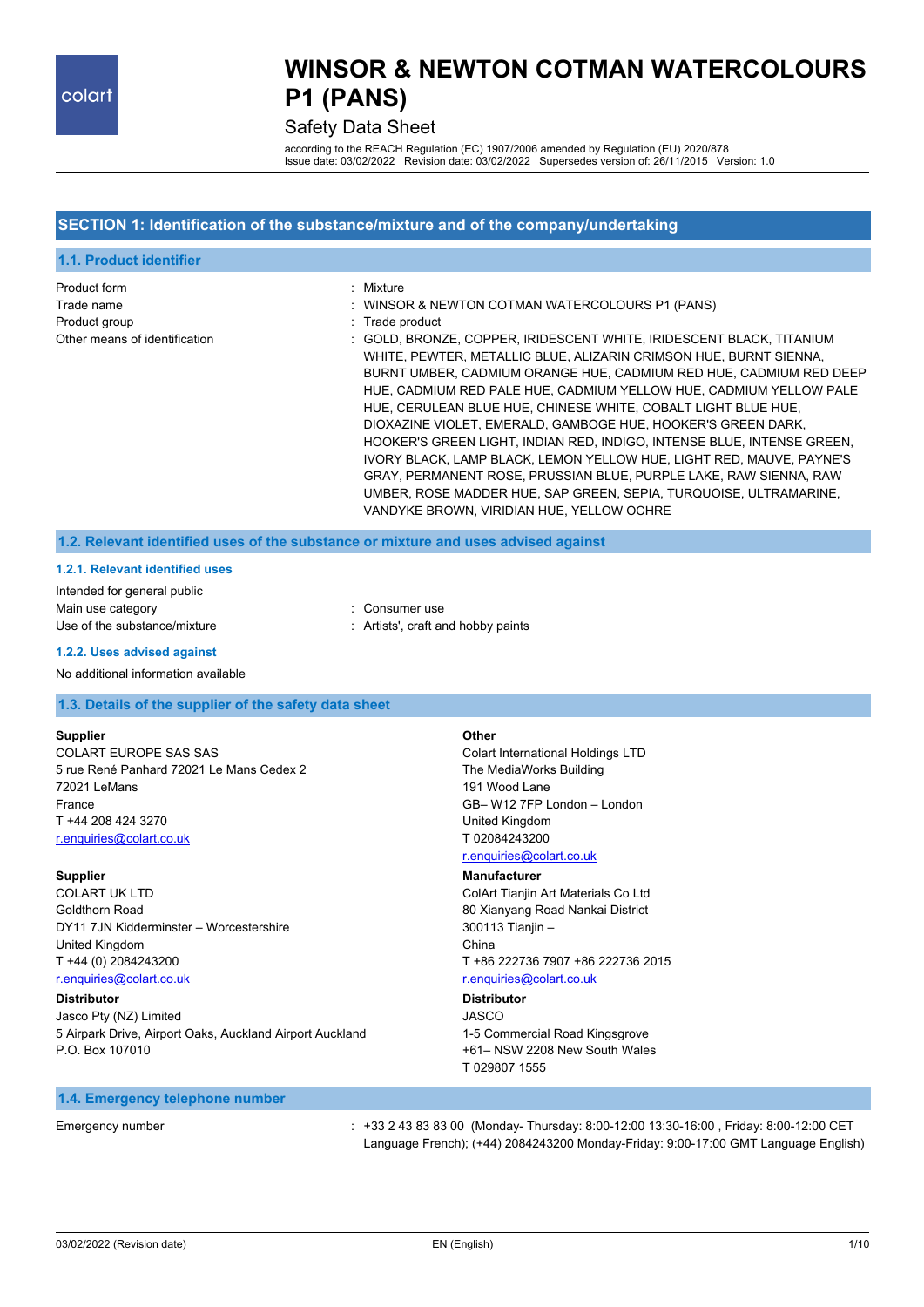## Safety Data Sheet

according to the REACH Regulation (EC) 1907/2006 amended by Regulation (EU) 2020/878

| <b>Country</b> | <b>Organisation/Company</b>                                                              | <b>Address</b>                       | <b>Emergency number</b>       | <b>Comment</b> |
|----------------|------------------------------------------------------------------------------------------|--------------------------------------|-------------------------------|----------------|
| Australia      | NSW Poisons Information Centre<br>The Children's Hospital at Westmead                    | Locked Bag 4001<br>NSW 2145 Westmead | 13 11 26                      |                |
| New Zealand    | New Zealand National Poison Centre<br>Dunedin School of Medicine, University of<br>Otago | PO Box 56<br>Dunedin 9054            | 0800 764 766<br>(0800 POISON) |                |
| United Kingdom | National Poisons Information Service<br>(Birmingham Centre)<br><b>City Hospital</b>      | Dudley Road<br>B18 7QH Birmingham    | 0344 892 0111                 |                |

### **SECTION 2: Hazards identification**

#### **2.1. Classification of the substance or mixture**

#### **Classification according to Regulation (EC) No. 1272/2008 [CLP]**

Not classified

#### **Adverse physicochemical, human health and environmental effects**

No additional information available

#### **2.2. Label elements**

### **Labelling according to Regulation (EC) No. 1272/2008 [CLP]**

| EUH-statements            | $\therefore$ EUH208 - Contains 2-methyl-1.2-benzothiazol-3(2H)-one (MBIT). May produce an allergic<br>reaction. |
|---------------------------|-----------------------------------------------------------------------------------------------------------------|
| Extra phrases             |                                                                                                                 |
| Child-resistant fastening | $\therefore$ Not applicable                                                                                     |
| Tactile warning           | $\therefore$ Not applicable                                                                                     |

### **2.3. Other hazards**

The mixture does not contain substance(s) included in the list established in accordance with Article 59(1) of REACH for having endocrine disrupting properties, or is not identified as having endocrine disrupting properties in accordance with the criteria set out in Commission Delegated Regulation (EU) 2017/2100 or Commission Regulation (EU) 2018/605

| <b>Component</b>                                              |                                                                                                                                                                                                                                                                                                                                                                              |
|---------------------------------------------------------------|------------------------------------------------------------------------------------------------------------------------------------------------------------------------------------------------------------------------------------------------------------------------------------------------------------------------------------------------------------------------------|
| $2$ -methyl-1,2-benzothiazol-3(2H)-one (MBIT)(2527-66-<br> 4) | The mixture does not contain substance(s) included in the list established in accordance<br>with Article 59(1) of REACH for having endocrine disrupting properties, or is not identified<br>as having endocrine disrupting properties in accordance with the criteria set out in<br>Commission Delegated Regulation (EU) 2017/2100 or Commission Regulation (EU)<br>2018/605 |

### **SECTION 3: Composition/information on ingredients**

#### **3.1. Substances**

Not applicable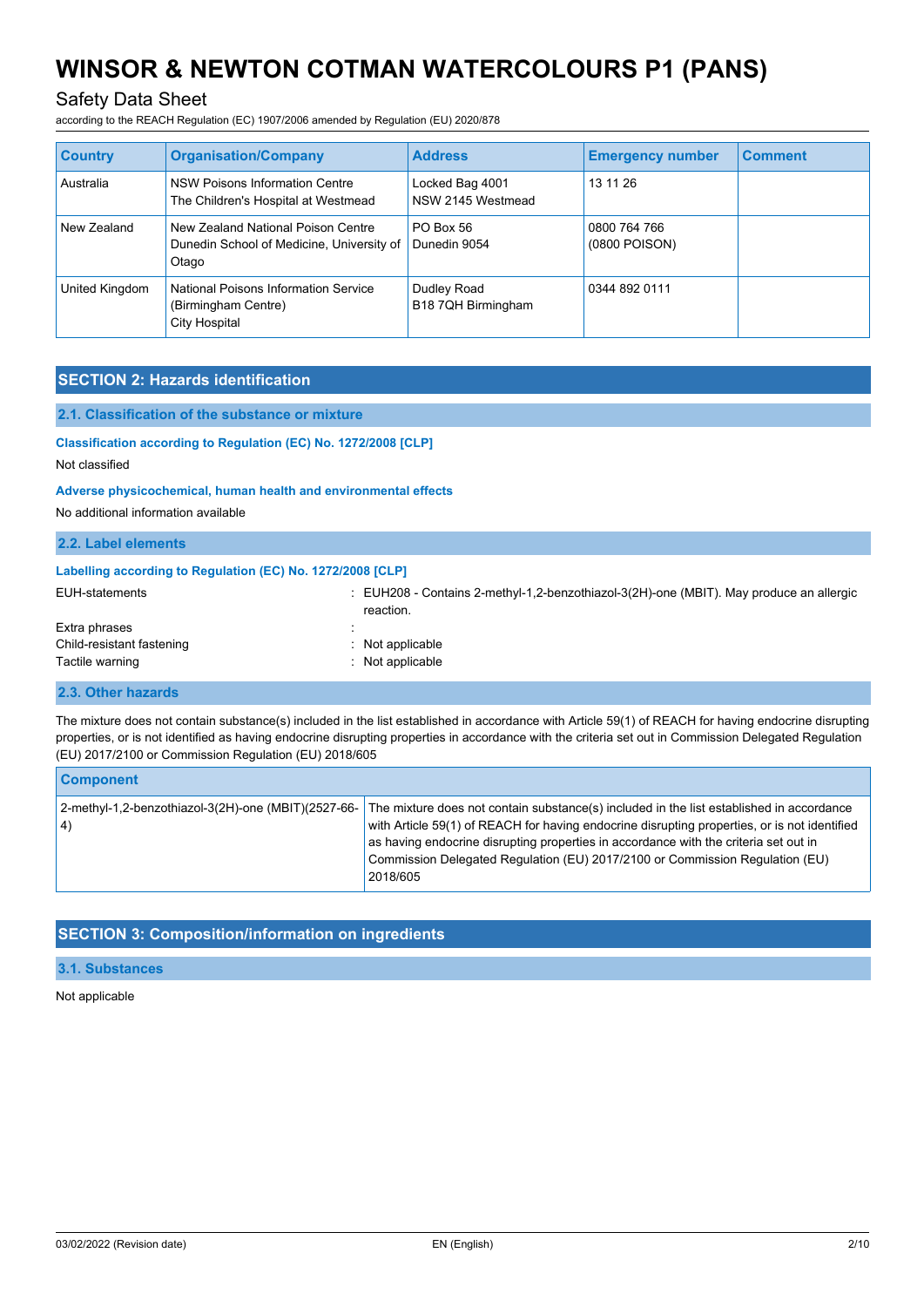## Safety Data Sheet

according to the REACH Regulation (EC) 1907/2006 amended by Regulation (EU) 2020/878

| 3.2. Mixtures                              |                           |               |                                                                                                                                                                                |
|--------------------------------------------|---------------------------|---------------|--------------------------------------------------------------------------------------------------------------------------------------------------------------------------------|
| <b>Name</b>                                | <b>Product identifier</b> | $\frac{9}{6}$ | <b>Classification according to</b><br><b>Regulation (EC) No. 1272/2008</b><br><b>ICLP1</b>                                                                                     |
| 2-methyl-1,2-benzothiazol-3(2H)-one (MBIT) | CAS-No.: 2527-66-4        | < 0.1         | Acute Tox. 3 (Oral), H301<br>Acute Tox. 4 (Dermal), H312<br>Skin Corr. 1C, H314<br>Eye Dam. 1, H318<br>Skin Sens. 1A, H317<br>Aquatic Acute 1, H400<br>Aquatic Chronic 2, H411 |

| <b>Specific concentration limits:</b>         |                           |                                                                              |  |
|-----------------------------------------------|---------------------------|------------------------------------------------------------------------------|--|
| <b>Name</b>                                   | <b>Product identifier</b> | Specific concentration limits                                                |  |
| $2$ -methyl-1,2-benzothiazol-3(2H)-one (MBIT) | CAS-No.: 2527-66-4        | ( 0.00015 ≤C < 0.0015) EUH208<br>$(0.0015 \leq C$ < 100) Skin Sens. 1A, H317 |  |

Full text of H- and EUH-statements: see section 16

## **SECTION 4: First aid measures**

| : Never give anything by mouth to an unconscious person. If you feel unwell, seek medical<br>advice (show the label where possible). |
|--------------------------------------------------------------------------------------------------------------------------------------|
| : Allow affected person to breathe fresh air. Allow the victim to rest.                                                              |
| : Remove affected clothing and wash all exposed skin area with mild soap and water,<br>followed by warm water rinse.                 |
| Rinse immediately with plenty of water. Obtain medical attention if pain, blinking or redness<br>persists.                           |
| : Rinse mouth out with water. In all cases of doubt, or when symptoms persist, seek medical<br>attention.                            |
| 4.2. Most important symptoms and effects, both acute and delayed                                                                     |
|                                                                                                                                      |

Symptoms/effects : Not expected to present a significant hazard under anticipated conditions of normal use.

**4.3. Indication of any immediate medical attention and special treatment needed**

Treat symptomatically.

| <b>SECTION 5: Firefighting measures</b>                        |                                                                                                                                                                          |
|----------------------------------------------------------------|--------------------------------------------------------------------------------------------------------------------------------------------------------------------------|
| 5.1. Extinguishing media                                       |                                                                                                                                                                          |
| Suitable extinguishing media<br>Unsuitable extinguishing media | : Foam. Dry powder. Carbon dioxide. Sand.<br>: Do not use a heavy water stream.                                                                                          |
| 5.2. Special hazards arising from the substance or mixture     |                                                                                                                                                                          |
| Fire hazard                                                    | No fire hazard                                                                                                                                                           |
| 5.3. Advice for firefighters                                   |                                                                                                                                                                          |
| Firefighting instructions                                      | : Use water spray or fog for cooling exposed containers. Exercise caution when fighting any<br>chemical fire. Prevent fire fighting water from entering the environment. |
| Protection during firefighting                                 | : Do not enter fire area without proper protective equipment, including respiratory protection.                                                                          |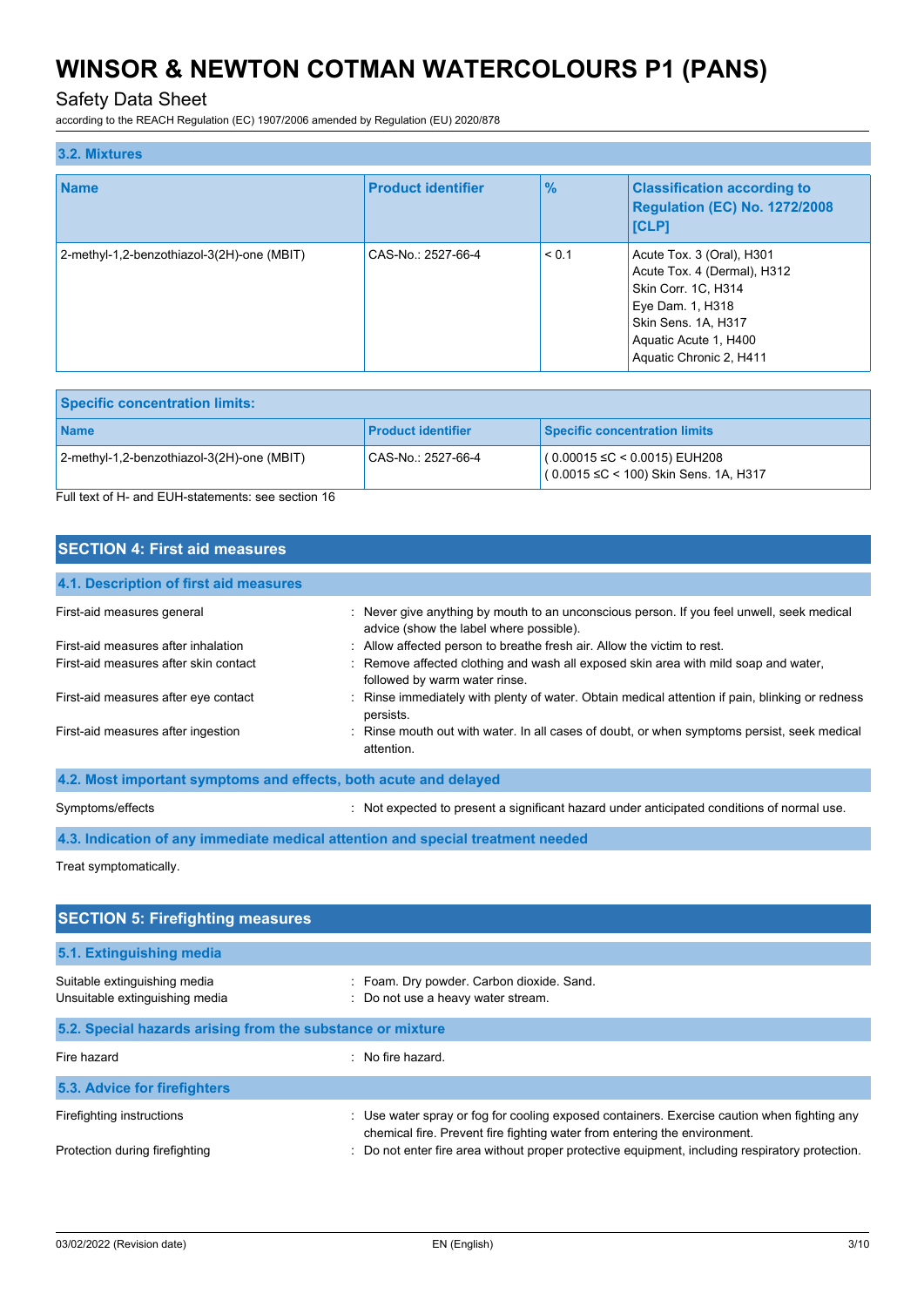## Safety Data Sheet

according to the REACH Regulation (EC) 1907/2006 amended by Regulation (EU) 2020/878

| <b>SECTION 6: Accidental release measures</b>                                          |                                                                                                         |  |
|----------------------------------------------------------------------------------------|---------------------------------------------------------------------------------------------------------|--|
|                                                                                        | 6.1. Personal precautions, protective equipment and emergency procedures                                |  |
| 6.1.1. For non-emergency personnel<br>Emergency procedures                             | : Evacuate unnecessary personnel.                                                                       |  |
| 6.1.2. For emergency responders<br>Protective equipment<br><b>Emergency procedures</b> | : Equip cleanup crew with proper protection.<br>: Ventilate area.                                       |  |
| <b>6.2. Environmental precautions</b>                                                  |                                                                                                         |  |
|                                                                                        | Prevent entry to sewers and public waters. Notify authorities if liquid enters sewers or public waters. |  |

| 6.3. Methods and material for containment and cleaning up |                                                                                                                                                   |  |
|-----------------------------------------------------------|---------------------------------------------------------------------------------------------------------------------------------------------------|--|
| Methods for cleaning up                                   | : Soak up spills with inert solids, such as clay or diatomaceous earth as soon as possible.<br>Collect spillage. Store away from other materials. |  |

**6.4. Reference to other sections**

See Section 8. Exposure controls and personal protection.

| <b>SECTION 7: Handling and storage</b>                            |                                                                                                                                                                                                        |
|-------------------------------------------------------------------|--------------------------------------------------------------------------------------------------------------------------------------------------------------------------------------------------------|
| 7.1. Precautions for safe handling                                |                                                                                                                                                                                                        |
| Precautions for safe handling                                     | : Wash hands and other exposed areas with mild soap and water before eating, drinking or<br>smoking and when leaving work. Provide good ventilation in process area to prevent<br>formation of vapour. |
| 7.2. Conditions for safe storage, including any incompatibilities |                                                                                                                                                                                                        |
| Storage conditions                                                | : Keep only in the original container in a cool, well ventilated place away from : Direct<br>sunlight, Heat sources. Keep container closed when not in use.                                            |
| Incompatible products                                             | : Strong bases. Strong acids.                                                                                                                                                                          |
| Incompatible materials                                            | : Sources of ignition. Direct sunlight.                                                                                                                                                                |
| 7.3. Specific end use(s)                                          |                                                                                                                                                                                                        |

Refer to section 1.2.1.

### **SECTION 8: Exposure controls/personal protection**

#### **8.1. Control parameters**

**8.1.1 National occupational exposure and biological limit values**

No additional information available

#### **8.1.2. Recommended monitoring procedures**

No additional information available

## **8.1.3. Air contaminants formed**

No additional information available

#### **8.1.4. DNEL and PNEC**

Additional information **interest in the exposure limits exist for this material** 

#### **8.1.5. Control banding**

No additional information available

03/02/2022 (Revision date) EN (English) 4/10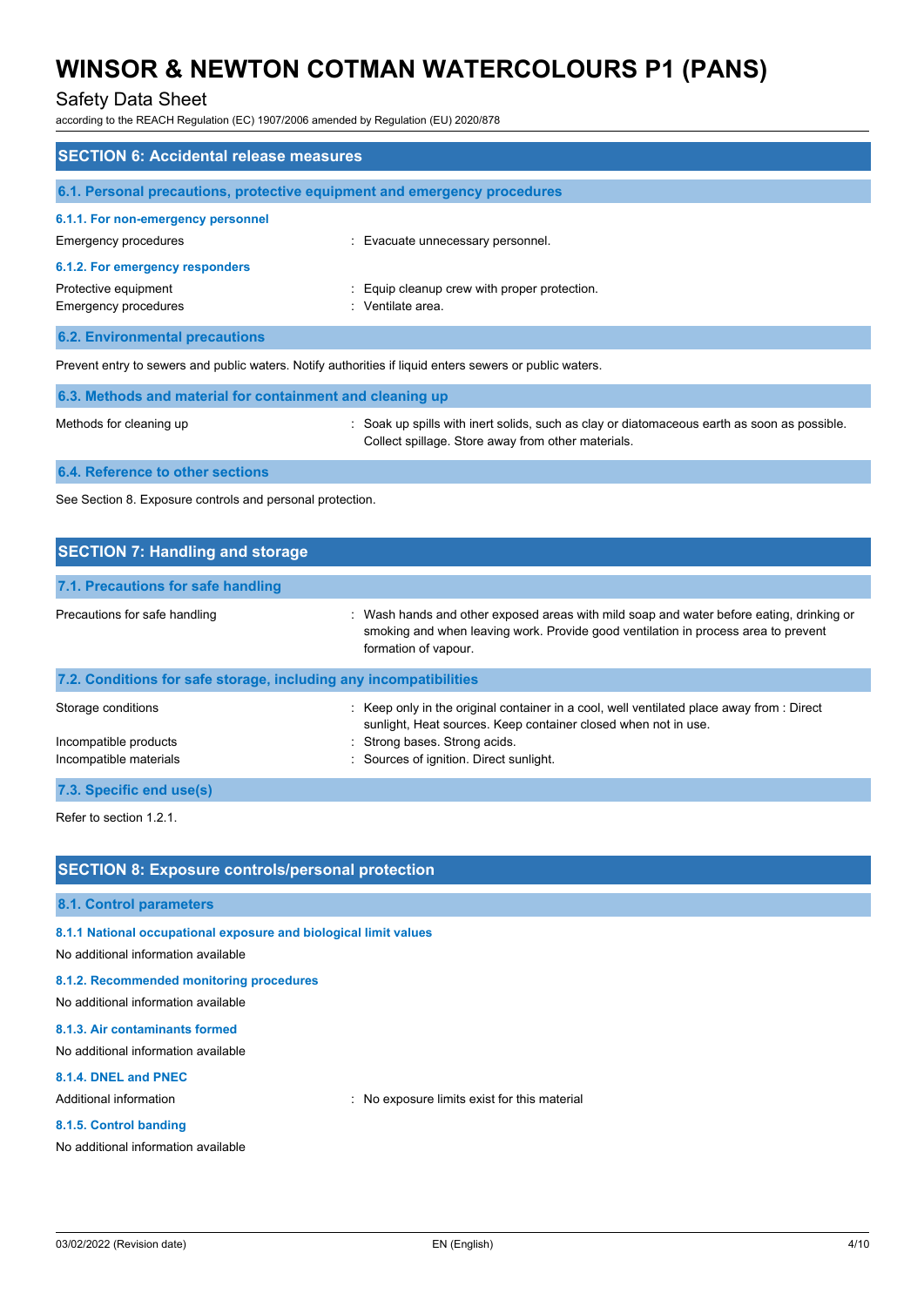## Safety Data Sheet

according to the REACH Regulation (EC) 1907/2006 amended by Regulation (EU) 2020/878

#### **8.2. Exposure controls**

#### **8.2.1. Appropriate engineering controls**

#### No additional information available

**8.2.2. Personal protection equipment**

#### **8.2.2.1. Eye and face protection**

### **Eye protection:**

Avoid contact with eyes

#### **8.2.2.2. Skin protection**

**Hand protection:** Avoid contact with skin

**8.2.2.3. Respiratory protection**

#### **Respiratory protection:**

No respiratory protection needed under normal use conditions

#### **8.2.2.4. Thermal hazards**

No additional information available

#### **8.2.3. Environmental exposure controls**

#### **Other information:**

Do not eat, drink or smoke during use. Ensure there is adequate ventilation.

## **SECTION 9: Physical and chemical properties**

#### **9.1. Information on basic physical and chemical properties**

| Physical state                                  |   | Solid                         |
|-------------------------------------------------|---|-------------------------------|
| Colour                                          |   | Various Colours.              |
| Odour                                           |   | characteristic.               |
| Odour threshold                                 |   | Not available                 |
| Melting point                                   |   | Not available                 |
| Freezing point                                  |   | Not available                 |
| Boiling point                                   |   | Not available                 |
| Flammability                                    |   | Non flammable.                |
| <b>Explosive limits</b>                         |   | Not applicable                |
| Lower explosive limit (LEL)                     |   | Not applicable                |
| Upper explosive limit (UEL)                     |   | : Not applicable              |
| Flash point                                     |   | Not applicable                |
| Auto-ignition temperature                       |   | Not applicable                |
| Decomposition temperature                       |   | Not available                 |
| рH                                              |   | $6 - 8$ Concentrated solution |
| pH solution                                     |   | : Not available               |
| Viscosity, kinematic                            |   | Not applicable                |
| Solubility                                      |   | Not available                 |
| Partition coefficient n-octanol/water (Log Kow) | ÷ | Not available                 |
| Vapour pressure                                 |   | Not available                 |
| Vapour pressure at 50 °C                        |   | Not available                 |
| Density                                         |   | Not available                 |
| Relative density                                |   | $1.5 - 2.5$ @ 20 °C           |
| Relative vapour density at 20 °C                |   | Not applicable                |
| Particle size                                   |   | Not available                 |
| Particle size distribution                      |   | Not available                 |
| Particle shape                                  |   | Not available                 |
| Particle aspect ratio                           |   | Not available                 |
| Particle aggregation state                      |   | Not available                 |
| Particle agglomeration state                    |   | Not available                 |
| Particle specific surface area                  |   | Not available                 |
| Particle dustiness                              |   | Not available                 |
|                                                 |   |                               |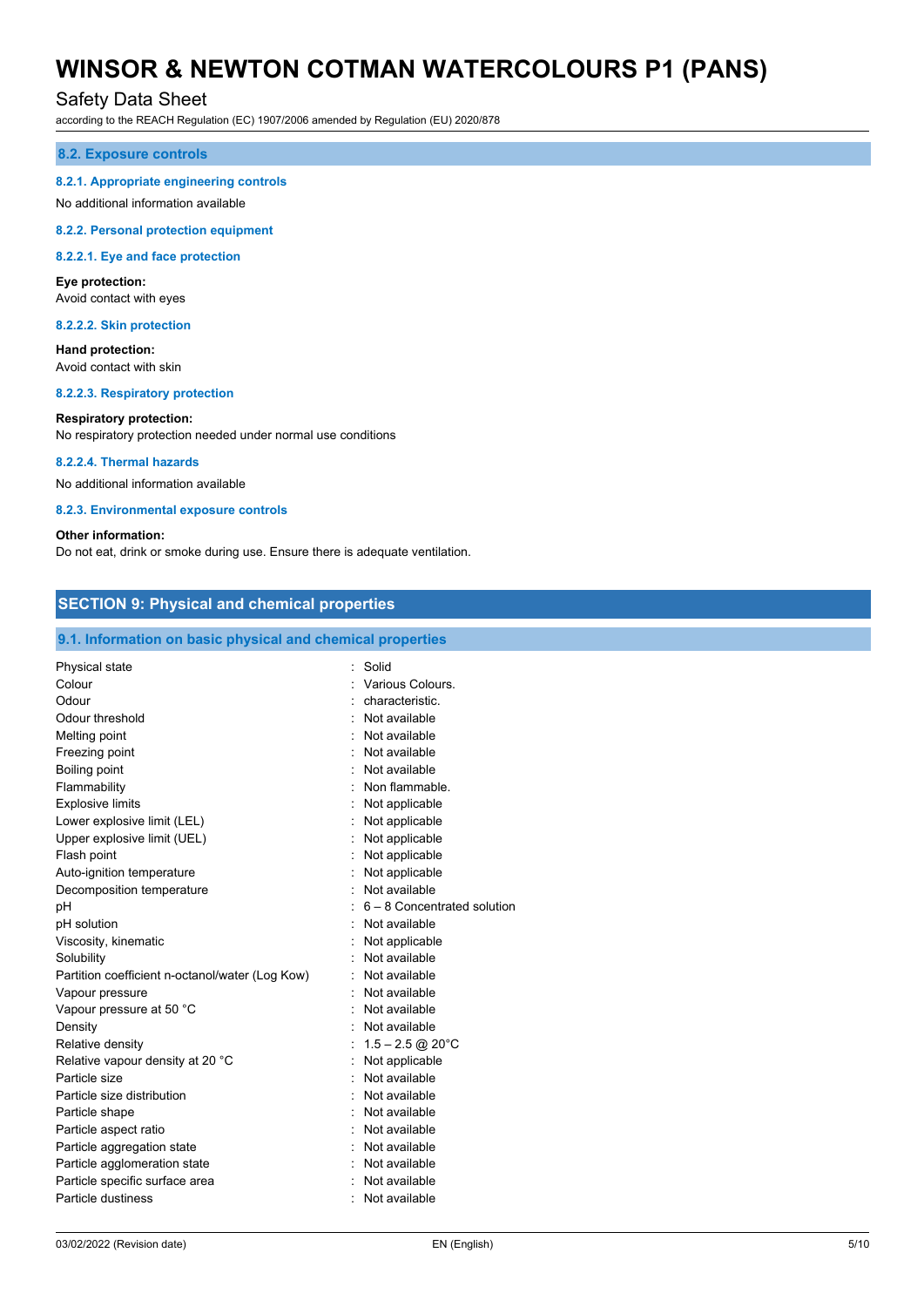## Safety Data Sheet

according to the REACH Regulation (EC) 1907/2006 amended by Regulation (EU) 2020/878

#### **9.2. Other information**

**9.2.1. Information with regard to physical hazard classes**

No additional information available

**9.2.2. Other safety characteristics**

No additional information available

## **SECTION 10: Stability and reactivity**

#### **10.1. Reactivity**

The product is non-reactive under normal conditions of use, storage and transport.

**10.2. Chemical stability**

Stable at ambient temperature and under normal conditions of use.

**10.3. Possibility of hazardous reactions**

None under normal use.

**10.4. Conditions to avoid**

Direct sunlight. Extremely high or low temperatures.

**10.5. Incompatible materials**

Strong acids. Strong bases.

**10.6. Hazardous decomposition products**

Carbon monoxide. Carbon dioxide.

## **SECTION 11: Toxicological information**

**11.1. Information on hazard classes as defined in Regulation (EC) No 1272/2008**

| Acute toxicity (oral)             | Not classified                                                     |
|-----------------------------------|--------------------------------------------------------------------|
| Acute toxicity (dermal)           | Not classified                                                     |
| Acute toxicity (inhalation)       | Not classified                                                     |
| Skin corrosion/irritation         | Not classified                                                     |
|                                   | $pH: 6 - 8$ Concentrated solution                                  |
| Additional information            | : Based on available data, the classification criteria are not met |
| Serious eye damage/irritation     | Not classified                                                     |
|                                   | $pH: 6 - 8$ Concentrated solution                                  |
| Additional information            | : Based on available data, the classification criteria are not met |
| Respiratory or skin sensitisation | Not classified                                                     |
| Additional information            | Based on available data, the classification criteria are not met   |
| Germ cell mutagenicity            | Not classified                                                     |
| Additional information            | Based on available data, the classification criteria are not met   |
| Carcinogenicity                   | Not classified                                                     |
| Additional information            | Based on available data, the classification criteria are not met   |
| Reproductive toxicity             | Not classified                                                     |
| Additional information            | Based on available data, the classification criteria are not met   |
| STOT-single exposure              | Not classified                                                     |
| Additional information            | Based on available data, the classification criteria are not met   |
| STOT-repeated exposure            | Not classified                                                     |
| Additional information            | Based on available data, the classification criteria are not met   |
| Aspiration hazard                 | Not classified                                                     |
| Additional information            | Based on available data, the classification criteria are not met   |
|                                   |                                                                    |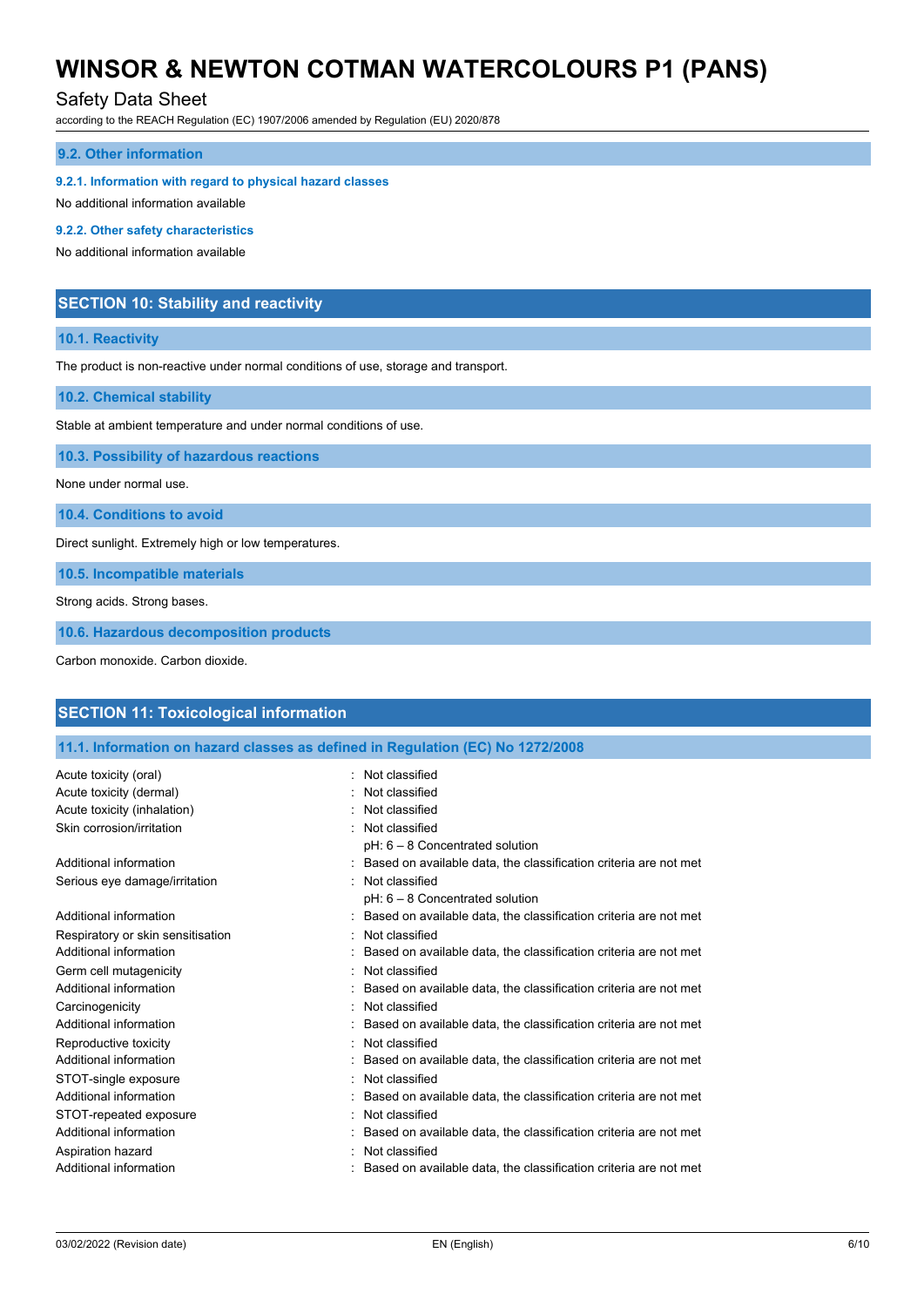## Safety Data Sheet

according to the REACH Regulation (EC) 1907/2006 amended by Regulation (EU) 2020/878

| according to the REACH Regulation (EO) Toon/2000 amended by Regulation (EO) 2020/01 o |                                                                    |  |
|---------------------------------------------------------------------------------------|--------------------------------------------------------------------|--|
| 11.2. Information on other hazards                                                    |                                                                    |  |
| 11.2.1. Endocrine disrupting properties                                               |                                                                    |  |
| No additional information available                                                   |                                                                    |  |
| 11.2.2. Other information                                                             |                                                                    |  |
| Potential adverse human health effects and<br>symptoms                                | : Based on available data, the classification criteria are not met |  |
| <b>SECTION 12: Ecological information</b>                                             |                                                                    |  |
| 12.1. Toxicity                                                                        |                                                                    |  |
| Hazardous to the aquatic environment, short-term<br>(acute)                           | : Not classified                                                   |  |
| Hazardous to the aquatic environment, long-term<br>(chronic)                          | : Not classified                                                   |  |
| 12.2. Persistence and degradability                                                   |                                                                    |  |
| <b>WINSOR &amp; NEWTON COTMAN WATERCOLOURS P1 (PANS)</b>                              |                                                                    |  |
| Persistence and degradability                                                         | Not established.                                                   |  |

**12.3. Bioaccumulative potential**

| <b>WINSOR &amp; NEWTON COTMAN WATERCOLOURS P1 (PANS)</b> |                  |
|----------------------------------------------------------|------------------|
| Bioaccumulative potential                                | Not established. |
|                                                          |                  |

**12.4. Mobility in soil**

No additional information available

**12.5. Results of PBT and vPvB assessment**

No additional information available

**12.6. Endocrine disrupting properties**

No additional information available

**12.7. Other adverse effects**

Additional information : Avoid release to the environment.

| <b>SECTION 13: Disposal considerations</b>                              |                                                                                                                  |
|-------------------------------------------------------------------------|------------------------------------------------------------------------------------------------------------------|
| 13.1. Waste treatment methods                                           |                                                                                                                  |
| Product/Packaging disposal recommendations<br>Ecology - waste materials | : Dispose in a safe manner in accordance with local/national regulations.<br>: Avoid release to the environment. |

| <b>SECTION 14: Transport information</b>   |                |                |                |
|--------------------------------------------|----------------|----------------|----------------|
| In accordance with ADR / IMDG / IATA / ADN |                |                |                |
| <b>ADR</b>                                 | <b>IMDG</b>    | <b>IATA</b>    | <b>ADN</b>     |
| 14.1. UN number or ID number               |                |                |                |
| Not applicable                             | Not applicable | Not applicable | Not applicable |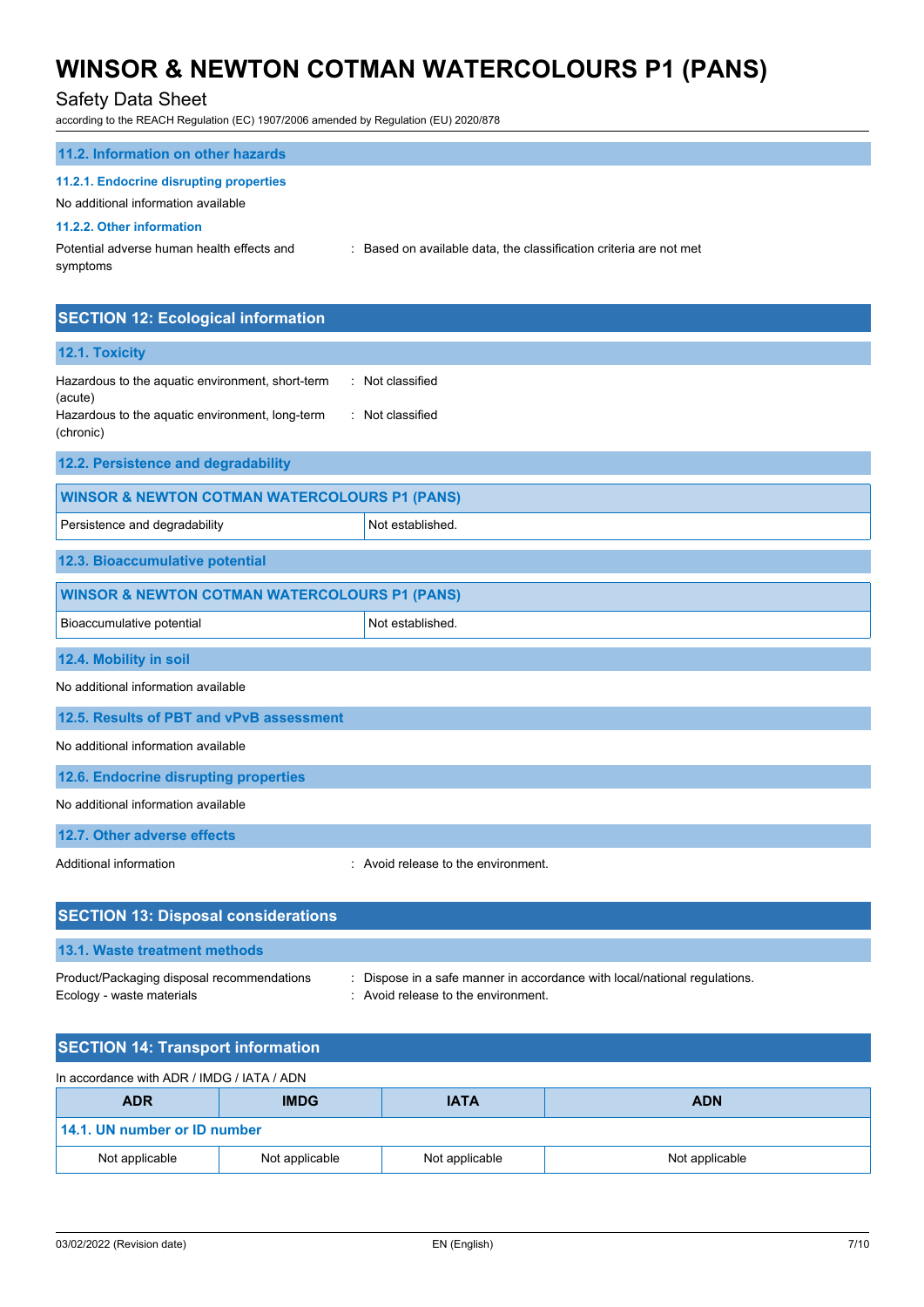## Safety Data Sheet

according to the REACH Regulation (EC) 1907/2006 amended by Regulation (EU) 2020/878

| <b>ADR</b>                             | <b>IMDG</b>                      | <b>IATA</b>    | <b>ADN</b>     |  |
|----------------------------------------|----------------------------------|----------------|----------------|--|
| 14.2. UN proper shipping name          |                                  |                |                |  |
| Not applicable                         | Not applicable                   | Not applicable | Not applicable |  |
|                                        | 14.3. Transport hazard class(es) |                |                |  |
| Not applicable                         | Not applicable                   | Not applicable | Not applicable |  |
| 14.4. Packing group                    |                                  |                |                |  |
| Not applicable                         | Not applicable                   | Not applicable | Not applicable |  |
| <b>14.5. Environmental hazards</b>     |                                  |                |                |  |
| Not applicable                         | Not applicable                   | Not applicable | Not applicable |  |
| No supplementary information available |                                  |                |                |  |

**14.6. Special precautions for user**

#### **Overland transport**

Not applicable

#### **Transport by sea**

Not applicable

#### **Air transport**

Not applicable

#### **Inland waterway transport**

Not applicable

#### **14.7. Maritime transport in bulk according to IMO instruments**

Not applicable

## **SECTION 15: Regulatory information**

**15.1. Safety, health and environmental regulations/legislation specific for the substance or mixture**

#### **15.1.1. EU-Regulations**

Contains no REACH substances with Annex XVII restrictions Contains no substance on the REACH candidate list

Contains no REACH Annex XIV substances

Contains no substance subject to Regulation (EU) No 649/2012 of the European Parliament and of the Council of 4 July 2012 concerning the export and import of hazardous chemicals.

Contains no substance subject to Regulation (EU) No 2019/1021 of the European Parliament and of the Council of 20 June 2019 on persistent organic pollutants

Contains no substance subject to Regulation (EU) 2019/1148 of the European Parliament and of the Council of 20 June 2019 on the marketing and use of explosives precursors.

Other information, restriction and prohibition

## regulations

## : Contains a biocidal product: IPBC. Risk of skin sensitization.

**15.1.2. National regulations**

### **Germany**

| Employment restrictions                    | : Observe restrictions according Act on the Protection of Working Mothers (MuSchG) |
|--------------------------------------------|------------------------------------------------------------------------------------|
|                                            | Observe restrictions according Act on the Protection of Young People in Employment |
|                                            | (JArbSchG)                                                                         |
| Water hazard class (WGK)                   | : WGK nwg, Non-hazardous to water (Classification according to AwSV, Annex 1)      |
| Hazardous Incident Ordinance (12. BImSchV) | : Is not subject of the Hazardous Incident Ordinance (12. BImSchV)                 |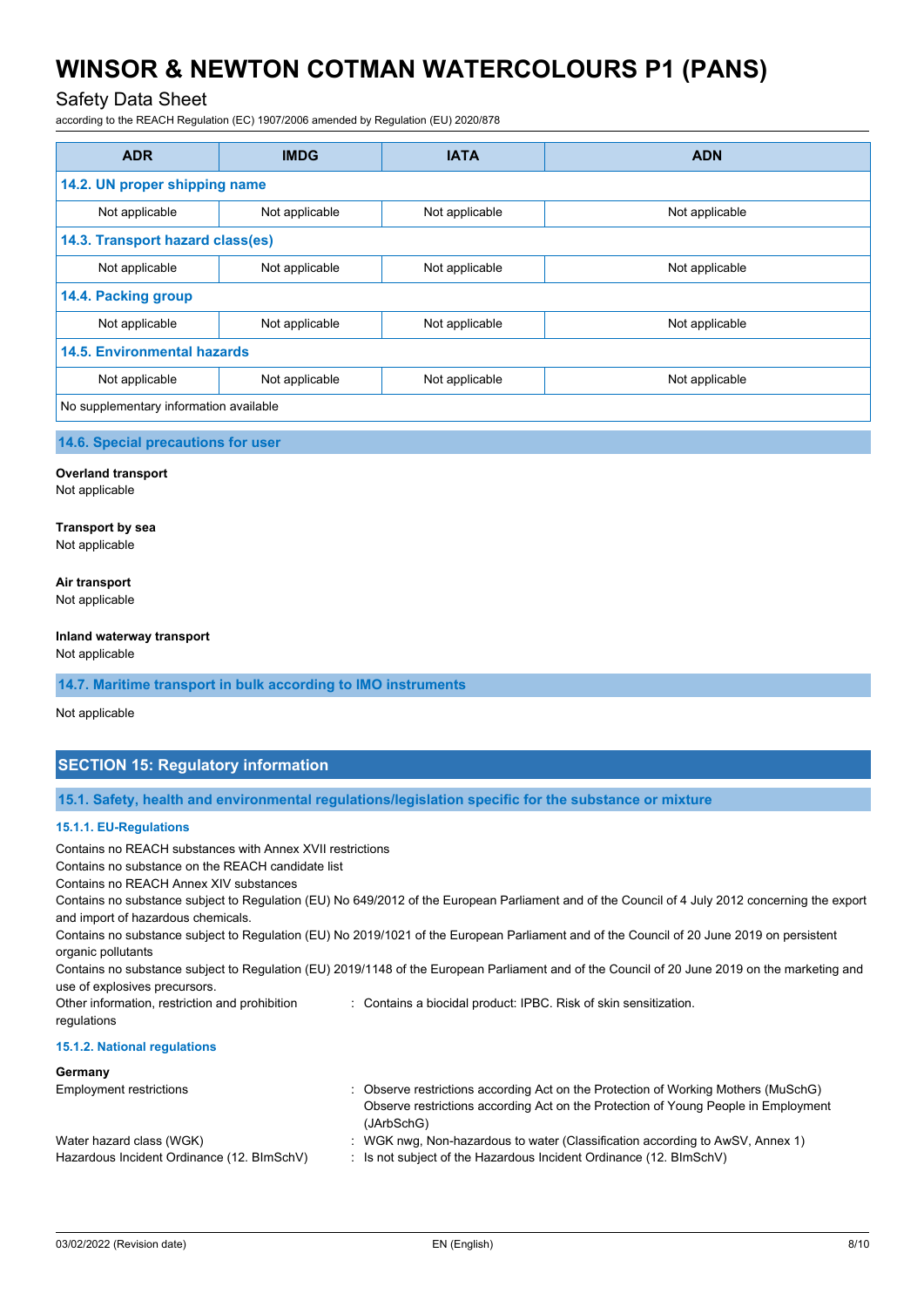## Safety Data Sheet

according to the REACH Regulation (EC) 1907/2006 amended by Regulation (EU) 2020/878

| <b>Switzerland</b>                                                       |                                                                                                                                                                                                                                                                                                                                                                                                                                                                                                                                                                                                                                                                                                                                                                                                                                                                                                                                                              |                                                                                                                                                                                                                                                                                            |  |
|--------------------------------------------------------------------------|--------------------------------------------------------------------------------------------------------------------------------------------------------------------------------------------------------------------------------------------------------------------------------------------------------------------------------------------------------------------------------------------------------------------------------------------------------------------------------------------------------------------------------------------------------------------------------------------------------------------------------------------------------------------------------------------------------------------------------------------------------------------------------------------------------------------------------------------------------------------------------------------------------------------------------------------------------------|--------------------------------------------------------------------------------------------------------------------------------------------------------------------------------------------------------------------------------------------------------------------------------------------|--|
| <b>Swiss National Regulations</b><br>Storage class (LK)                  | : Article 13 Order on the protection of maternity (RS 822.111.52):<br>Pregnant women and breastfeeding mothers cannot come into contact with this product<br>is no concrete threat to the health of the mother or baby or that said threat can be excluded<br>thanks to the suitable protection measures taken.<br>Article 4, subparagraph 4 Order on the protection of young workers (OLT 5, RS 822.115)<br>Young workers undergoing initial professional training cannot work with this product (this<br>substance/this preparation) except where envisaged in the order of professional training to<br>achieve the training purposes and if the training plan conditions and applicable age limits<br>are respected. Young workers who do not undergo initial professional training cannot work<br>with this product (this substance/this preparation). Workers of either sex aged under 18<br>years old are considered as young.<br>: NG - Non-hazardous | (this substance/this preparation) when working except where it has been established, on the<br>basis of a risk analysis performed in accordance with Art. 63 OLT 1 (RS 822.111), that there<br>and Article 1, letter f Order of the DEFR on dangerous works for young workers (822.115.2): |  |
| United Kingdom / Australia / New Zealand                                 |                                                                                                                                                                                                                                                                                                                                                                                                                                                                                                                                                                                                                                                                                                                                                                                                                                                                                                                                                              |                                                                                                                                                                                                                                                                                            |  |
| Other information                                                        | : This SDS is prepared in accordance with the model Code of Practice for the Preparation of<br>Safety Data Sheets for Hazardous Chemicals.                                                                                                                                                                                                                                                                                                                                                                                                                                                                                                                                                                                                                                                                                                                                                                                                                   |                                                                                                                                                                                                                                                                                            |  |
|                                                                          | Please read instructions / label before using product.<br><b>EMERGENCY CONTACTS</b><br>Jasco Pty Ltd                                                                                                                                                                                                                                                                                                                                                                                                                                                                                                                                                                                                                                                                                                                                                                                                                                                         | : 02 9807 1555                                                                                                                                                                                                                                                                             |  |
|                                                                          | Police and Fire Brigade                                                                                                                                                                                                                                                                                                                                                                                                                                                                                                                                                                                                                                                                                                                                                                                                                                                                                                                                      | : 000                                                                                                                                                                                                                                                                                      |  |
|                                                                          | Poisons information centre                                                                                                                                                                                                                                                                                                                                                                                                                                                                                                                                                                                                                                                                                                                                                                                                                                                                                                                                   | : 131126                                                                                                                                                                                                                                                                                   |  |
|                                                                          | Safety Data Sheet applicable regions                                                                                                                                                                                                                                                                                                                                                                                                                                                                                                                                                                                                                                                                                                                                                                                                                                                                                                                         | : Australia                                                                                                                                                                                                                                                                                |  |
|                                                                          | This SDS is prepared in accordance with the model Code of Practice for the Preparation of<br>Safety Data Sheets for Hazardous Chemicals. Supplied as permitted by New Zealand<br>regulations; EPA Hazardous Substances (Safety Data Sheet) notice.                                                                                                                                                                                                                                                                                                                                                                                                                                                                                                                                                                                                                                                                                                           |                                                                                                                                                                                                                                                                                            |  |
|                                                                          | Please read instructions / label before using product.<br><b>EMERGENCY CONTACTS</b>                                                                                                                                                                                                                                                                                                                                                                                                                                                                                                                                                                                                                                                                                                                                                                                                                                                                          |                                                                                                                                                                                                                                                                                            |  |
|                                                                          | Jasco Pty Ltd                                                                                                                                                                                                                                                                                                                                                                                                                                                                                                                                                                                                                                                                                                                                                                                                                                                                                                                                                | : 02 9807 1555                                                                                                                                                                                                                                                                             |  |
|                                                                          | Poisons information centre                                                                                                                                                                                                                                                                                                                                                                                                                                                                                                                                                                                                                                                                                                                                                                                                                                                                                                                                   | : 0800 764 766 (0800 POISON)                                                                                                                                                                                                                                                               |  |
|                                                                          | Safety Data Sheet applicable regions                                                                                                                                                                                                                                                                                                                                                                                                                                                                                                                                                                                                                                                                                                                                                                                                                                                                                                                         | : New Zealand.                                                                                                                                                                                                                                                                             |  |
| and the contract of the contract of<br><b>Contract Contract Contract</b> |                                                                                                                                                                                                                                                                                                                                                                                                                                                                                                                                                                                                                                                                                                                                                                                                                                                                                                                                                              |                                                                                                                                                                                                                                                                                            |  |

## **15.2. Chemical safety assessment**

No chemical safety assessment has been carried out

| <b>SECTION 16: Other information</b> |                                                                                                                                                                                                                                                                                                     |
|--------------------------------------|-----------------------------------------------------------------------------------------------------------------------------------------------------------------------------------------------------------------------------------------------------------------------------------------------------|
| Data sources                         | $\therefore$ REGULATION (EC) No 1272/2008 OF THE EUROPEAN PARLIAMENT AND OF THE<br>COUNCIL of 16 December 2008 on classification, labelling and packaging of substances<br>and mixtures, amending and repealing Directives 67/548/EEC and 1999/45/EC, and<br>amending Regulation (EC) No 1907/2006. |
| Other information                    | $\therefore$ None.                                                                                                                                                                                                                                                                                  |

| <b>Full text of H- and EUH-statements:</b> |                                                                                        |  |
|--------------------------------------------|----------------------------------------------------------------------------------------|--|
| Acute Tox. 3 (Oral)                        | Acute toxicity (oral), Category 3                                                      |  |
| Acute Tox. 4 (Dermal)                      | Acute toxicity (dermal), Category 4                                                    |  |
| Aquatic Acute 1                            | Hazardous to the aguatic environment - Acute Hazard, Category 1                        |  |
| Aquatic Chronic 2                          | Hazardous to the aquatic environment - Chronic Hazard, Category 2                      |  |
| <b>EUH208</b>                              | Contains 2-methyl-1,2-benzothiazol-3(2H)-one (MBIT). May produce an allergic reaction. |  |
| Eye Dam. 1                                 | Serious eye damage/eye irritation, Category 1                                          |  |
| H301                                       | Toxic if swallowed.                                                                    |  |